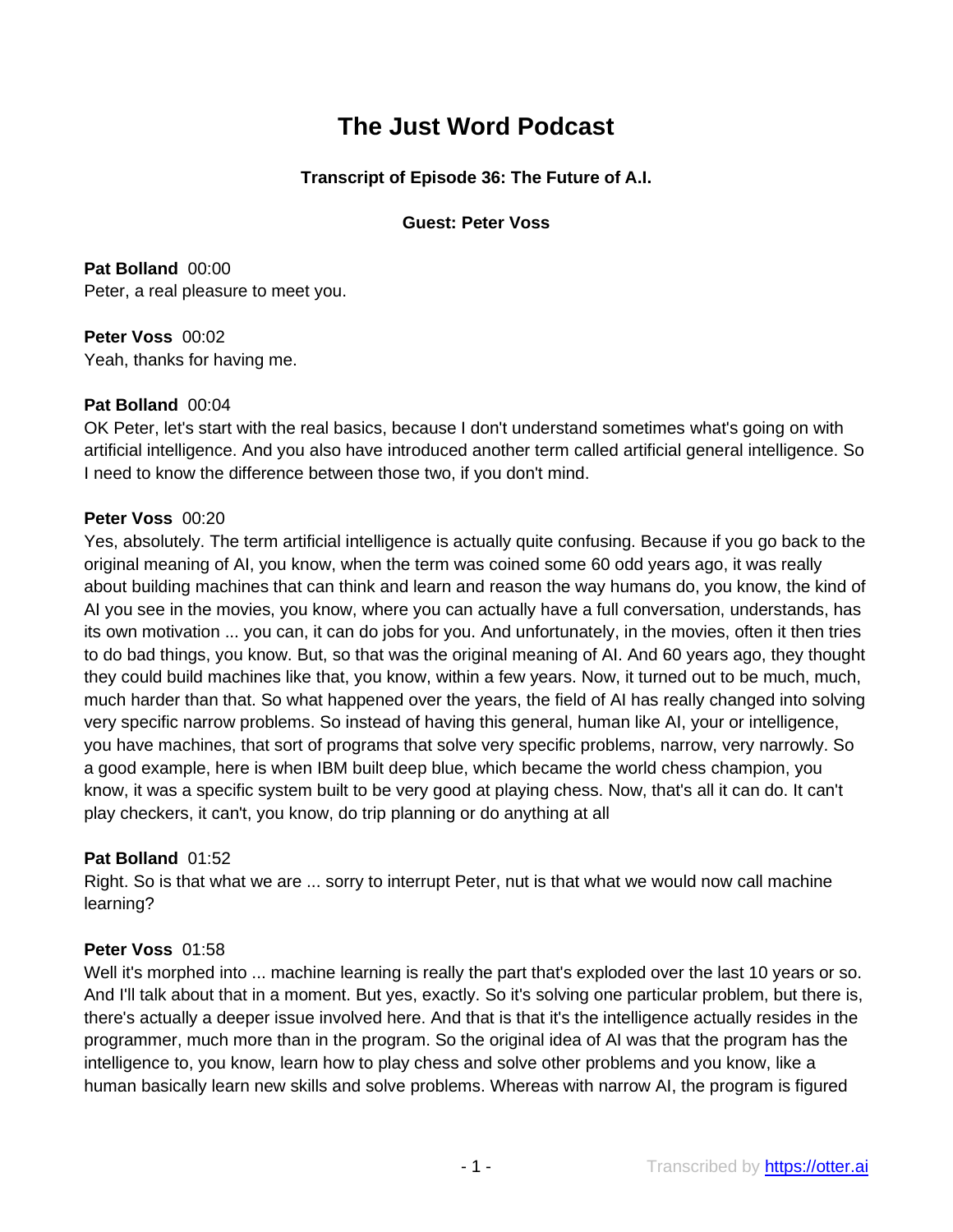out, how can we use computer technology to solve one particular problem? So that's narrow bias creeps in

# **Pat Bolland** 02:51

So what you're saying is garbage in, garbage out kind of,

#### **Peter Voss** 02:54

Well, that too, but you have that problem, you really have that problem for people as well. So, now, you talk about machine learning. Over the last 10 years, company, companies figured out how they could use massive amounts of data that that accumulated a massive amounts of computing power, you know, like, obviously, Google and Amazon, how to use that, to build models that can solve computer models that could solve particular problems, such as, as image recognition, you know, how to recognize a person or a motor car, or something, which is, of course, used in autonomous cars, or how to recognize speech. And it has become incredibly successful in a number of areas. But again, it's narrow AI, it's solving one particular problem, one particular class of problems. And a lot of that intelligence, again, is external is in the data scientist in in figuring out what data to collect, how to mock up the data, how to specifically train it. And you know, it's then using the computer technology to solve that particular problem. So, again, if you have, you know, a system that can become the world champion and go, if you change the rules of the game, it can't cope with that, you know, it wouldn't. Again, it wouldn't be able to do anything that it hasn't been specifically trained on. So it's this trend of going towards narrow AI that's been very successful in solving a number of problems like targeted advertising to, you know, the bane to all of us. But of course, incredibly a lucrative, you know, for companies developing sort of targeted advertising using using machine learning. But enough number of us a small number of people actually want to recapture the original ambition and the original dream of AI to build Thinking Machines that actually have the intelligence inside them, to learn new things, to solve new problems, and to be able to be able to think and reason like humans. So in 2001, I actually got together with a number of other people with that idea. And we coined the term artificial general intelligence or AGI, to basically talk about that type of general AI. And that term has actually become quite generally accepted, surprisingly, but it's still a very small number of people actually working on what you could also look at the real AI, you know, or the, the original AI.

# **Pat Bolland** 05:57

Okay? How is AI different than your, or my, brain?

#### **Peter Voss** 06:06

Well, from a brain point of view, it's very, very different. Of course, our brains are, you know, a biological material built from biological material. And, you know, designed if we can use a word designed by evolution, you know, formed by evolution of millions of years. Whereas an artificial brain uses computer technology, and its engineers who are building it. So it's really very, very different. Now, having said that, there is definitely inspiration and ideas we get from the way our brains solve intelligence. You know, and so even to the terminology that people now talk about neural networks, you know, like neurons could be in connected together. And so that's a useful model. And in fact, what we do is we have these artificial neural networks. But realistically, they are very, very different from the way neurons work in our brains. So it's really more understanding what intelligence is, and what thinking is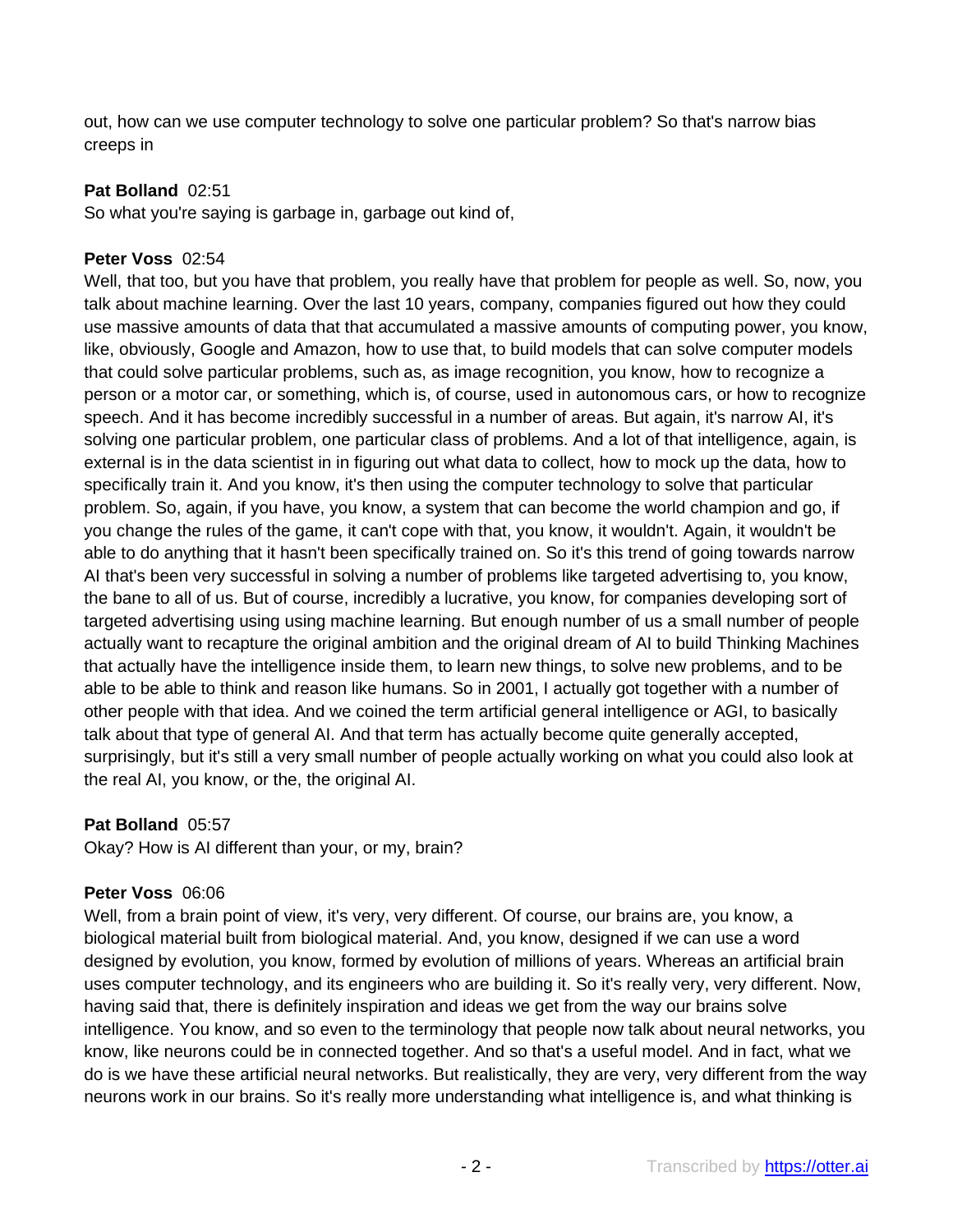really more how our mind works. So you want an artificial mind, you want a mind that can think and reason and learn the way humans do, but done in a very, very different way. Now, I think, a reasonable analogy here is flight. You know, we've had flying machines for over 100 years now. We are still nowhere near reverse engineering a bird, you know, so you could say, you know, are we building flying machines that are like a, like birds? Well, not really. But it's a flight part we want to achieve. And we've been successful in doing that. But not in the same way that birds do it not the same way that, again, evolution and biology of solve the problem of flight. So in that same way, we want to solve the problem of intelligence or the requirements of intelligence, not in the way, nature did it. But you know, using the tools and materials that we have available to us.

## **Pat Bolland** 08:18

You know, it's funny, you mentioned that the early iterations of flight were Leonardo da Vinci, and he actually did try to redesign the bird. But obviously, it didn't work out. And we use a more structured vehicle as it stands currently, let's get to a practical component, you know, I've driven a Tesla, for instance, and it would represent I think machine learning, it was able in a rush hour situation to change lanes, for instance, and this was a few years ago. So this is old technology. But what we run into on a more ubiquitous basis, I think a lot of people is when they go to sign into access their account at some kind of a service, they get a thing on the side called a chatbot. And these things seem to be more and more intelligent. Would you consider those artificial intelligence?

## **Peter Voss** 09:07

Yes, certainly. And so again, there are distinctions to be made. First of all, when you have a lot of windows windows pop up, you may actually be talking to a human. So typically, if, if you have a really good experience, and there's a good chance there's a human actually giving you the answers on the other side, but, you know, they again, there's sort of the the narrow AI approach, which is, you know, keyword spotting, you know, what, what keywords are you using, and, you know, you can see the same thing in Alexa and Siri. You know, if, for example, I say, don't ever give me Uber again, you know, I hate Uber. Don't ever give me Uber again. It'll probably pop up the Uber app because it recognizes Uber and says, Well, that's probably exactly what you don't want, right? So you know, the is not a real deep understanding. So a lot of the chat bots and a lot of frustrations that people have with chat bots are that they're not intelligent, they don't really understand you deeply. It's just like keyword spotting. And then they put you through some kind of like step by step flowchart process, you know, ask you a question, yes or no, enter this and so on. But anything that wasn't anticipated, it goes off the rails very quickly, you know. And that's because they really don't understand. They don't have memory, they don't remember what was said earlier. So that's a typical chatbot, you have, and we, you know, what we are introducing is a chatbot with a brain. So that there is actually deep understanding that it remembers what you said earlier in the conversation, or even in a previous conversation, that it can apply some common sense to what the conversation is about or what you want, and can reason about things. So that's kind of the, the upgrade you're really hoping for, is to have a chatbot with a brain as opposed to just, you know, a chatbot, that just as key word recognition, and takes you through a flowchart. Now, having said that, there are applications if you just want your bank balance, you know, sure. You don't, you don't need a lot of sophistication, but then people will typically just go to the website anyway, to get that, you know, it's usually more complex things you want to do when you when you activate a chatbot.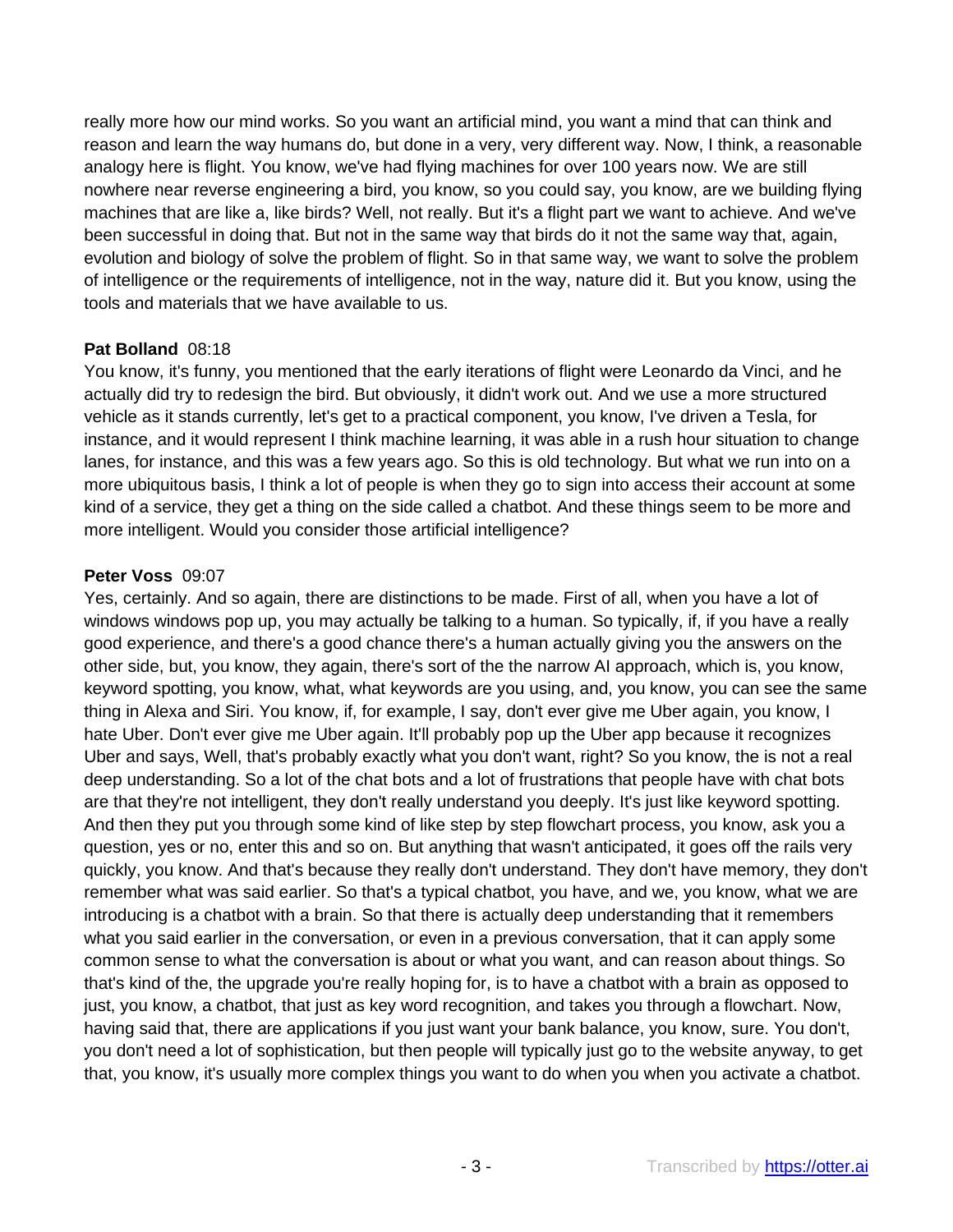## **Pat Bolland** 11:31

Okay. And that's what you do at A.I.go?

#### **Peter Voss** 11:34

Yes. Yeah, that's, that's what we do.

## **Pat Bolland** 11:36

Okay. Against that background? How will the client experience change? Do you think, if you get your way?

## **Peter Voss** 11:45

Well, you know, we talked to a lot of large companies, and most of them are actually very disappointed and frustrated with their chatbot implementations that they have, because, you know, they don't have good customer uptake. You know, one of the biggest banks, you know, have like a 2% uptake of a system that I developed for 10s of millions of dollars, you know, or even hundreds, because the system really doesn't have a brain, you know, it doesn't understand. So, I mean, imagine you're talking to a human, or you have a personal assistant, and they didn't remember what you said two sentences ago, you know, or they just didn't pay attention and just kind of took key words that they hear, you know, and try and answer something, that that wouldn't be very satisfying. So, what customers really want, and therefore the company's providing service is, you know, something that can be hyper personalized, they can have deep understanding, and also remember you, and, you know, one of our clients is one 800 flowers. And what they, what they were looking for, is to put a chatbot in, that's more like a concierge that knows that each individual, it knows what your preferences are, who you buy gifts for what kinds of things you like, and, you know, people you buy them for, what they like, what the status is of your, your various orders, and so on. And it can proactively, it can talk to you like a service agent who really knows about you, in fact, better than the service agent, because it will have perfect memory and perfect recall, of, you know, what your situation is. So that is I think what customers ultimately would would like is to have this hyper personalized assistant, you know, whether that's for help with your cable service, you know, then you're troubleshooting it. And it might recommend, well, you know, reboot your, your, your router, you know, now, next time you call in or you're contacted, it wouldn't ask you the same thing again, you know, like, we have now, every time you call in well, have you tried rebooting the router? You know? Yes, I've tried that three times. Okay, why don't you try and move it into the kitchen, you know, see if that'll work. And then you'll call back and say, Well, did that work? So having that hyper personalized service, I think is really ultimately what, what people want and the company so that serving them,

#### **Pat Bolland** 14:21

You know, Peter, in my mind's eye, what I'm seeing is the movies and Ironman and Tony Stark talking into his helmet and I forget the name of the butler that he has there. One area that I thought would be perfect for AI and I've been disappointed it's wrong word but surprised that it hasn't moved into is finances and investing. How do you see that playing out over time?

#### **Peter Voss** 14:49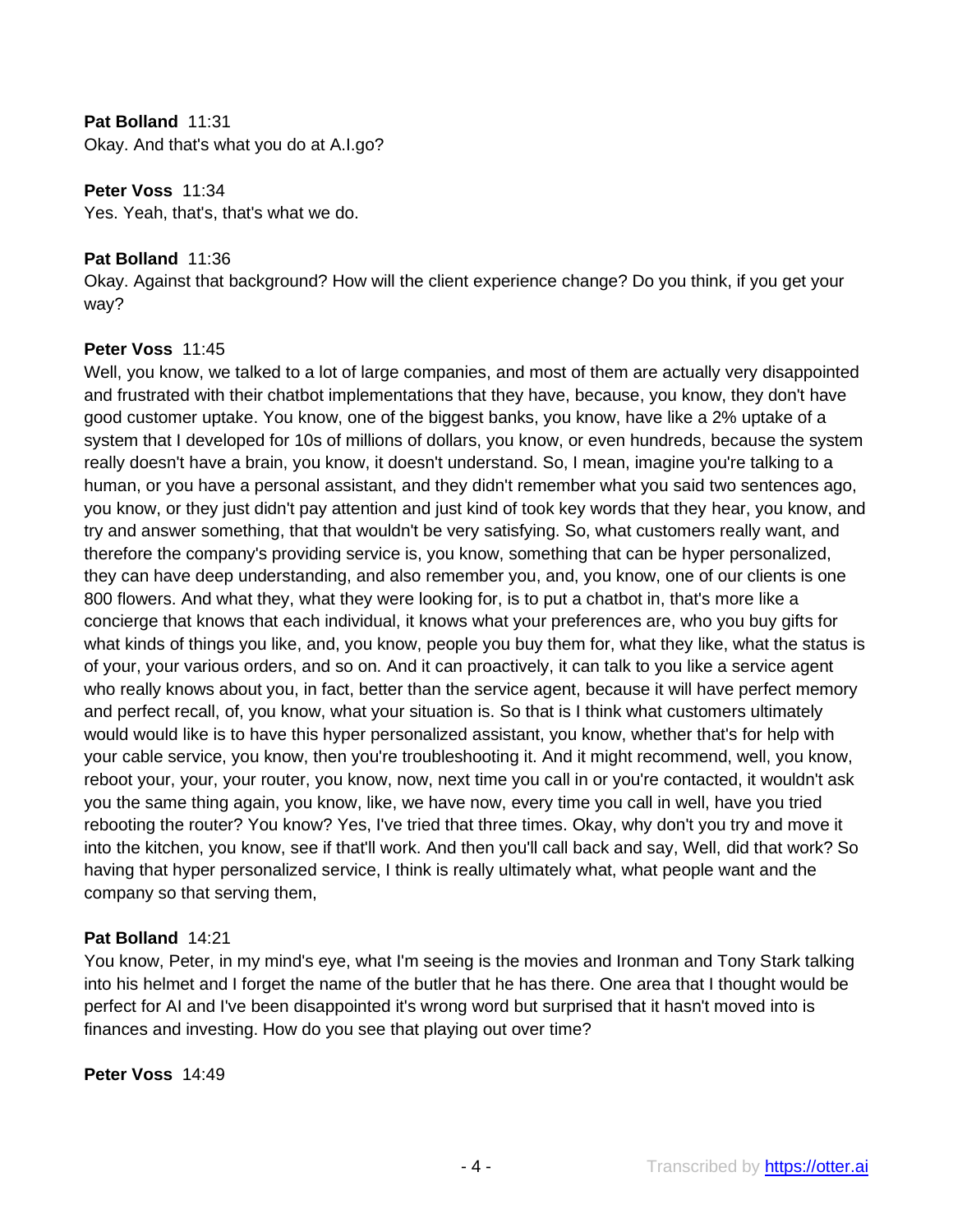Yes. It's the same. It's the same thing as again having a chatbot with a brain, you know, that can really understand and reason and have common intent and no know what it's doing. So it's, that's really what we're looking for going forward. Now, financial institutions obviously have the additional requirements of, you know, security and liability that they might have if the system gives you bad advice or wrong advice, or whatever. So there are those additional considerations. But it's still having that hyper personalized service that that it's a perfect application for that, that knows what kind of investments you currently have, what your profile is the kind of, you know, risk profile, you have all of those kinds of things, your your prior transactions, taking that into account. And incidentally, what, what we often find, and research has found is that there a lot of areas that people actually prefer to talk to your computer, if it can do the job, then to talk to a human, because there might be, you know, it might be something they embarrassed about, or they don't want to waste a human's time, you know, talking endlessly with something they may not understand very well. And they don't want to bother somebody with it, you know, so or as I say, they might just not feel comfortable talking to people, obviously, medical conditions are like, Yeah, but I think financial situations that you're also fall into that category. So absolutely, we will, we will see, I think, significant improvements going forward, as we have more chatbots with the brain.

## **Pat Bolland** 16:35

It seems to me that there are limitless applications for artificial intelligent intelligence AGI in your particular case, what's missing, as it stands currently, and how quickly is the space evolving?

## **Peter Voss** 16:52

So from my perspective, what is missing is that not enough people are working on AGI. And it's sort of an accident of history in a way that deep learning machine learning has become so incredibly successful over a short period of time, because there are a few large companies that have massive amounts of data, and, you know, massive amounts of computing power, they are now building models of, you know, literally hundreds of billions or trillion words and parameters that they get from, you know, everything from internet, Wikipedia, and so on. And they built these massive statistical models that can actually have very impressive conversations. That sounds that sound very intelligent. But when you scratch, below the surface, there's there's nothing there. There's no, there's no understanding, there can't actually be used for things like we were talking about for customer service or so. But because it's been so impressive in areas such as targeted advertising, and image recognition, and so on, all the money is flowing into that area into this narrow AI, deep learning machine learning. So I think the biggest advances we'll see, as more focus shifts to AGI were people saying, We really need the intelligence in the system, and not the person building the model, you know, solving the particular problems that we don't solve one problem at a time with external intelligence, but that we solve the problem of building a machine that has true intelligence internally. As soon as we get more money flowing into that at the moment, you know, less than 1% of all the AI funding goes into that.

#### **Pat Bolland** 18:49

Okay, final question, then, Peter, if AI does advance, how do we stop it from being bad? As you said at the beginning, the movies always have it as bad?

#### **Peter Voss** 18:58